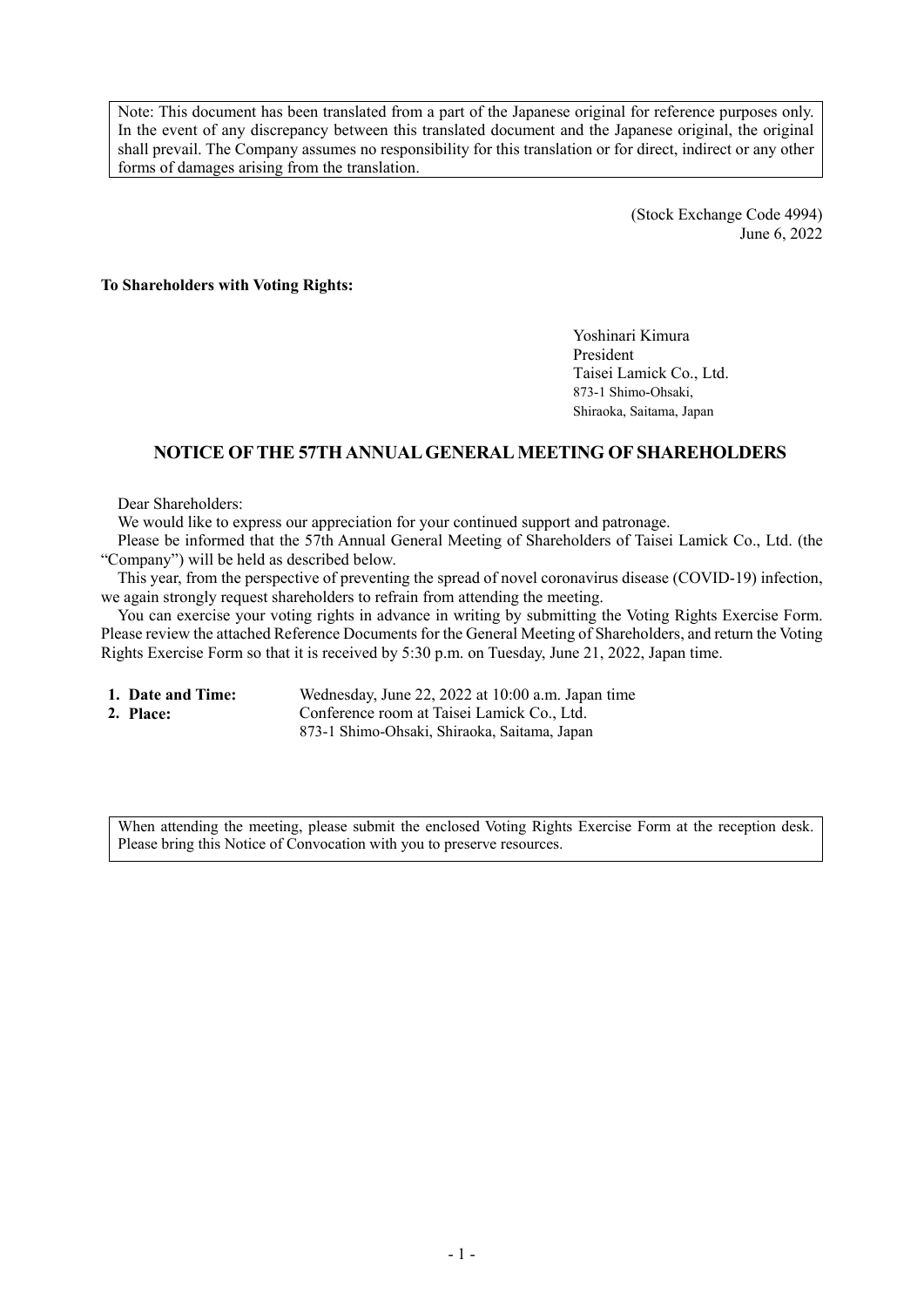## **3. Meeting Agenda:**

- **Matters to be reported:** 1. The Business Report, Consolidated Financial Statements for the Company's 57th Fiscal Year (April 1, 2021 - March 31, 2022) and results of audits by the Accounting Auditor and the Board of Corporate Auditors of the Consolidated Financial Statements
	- 2. Non-consolidated Financial Statements for the Company's 57th Fiscal Year (April 1, 2021 - March 31, 2022)

## **Proposals to be resolved:**

| <b>Proposal No. 1:</b> | Appropriation of Surplus                            |
|------------------------|-----------------------------------------------------|
| <b>Proposal No. 2:</b> | Partial Amendments to the Articles of Incorporation |
| <b>Proposal No. 3:</b> | Election of Eight (8) Directors                     |
| <b>Proposal No. 4:</b> | Election of One (1) Corporate Auditor               |

#### **4. Others**

Of the documents required to be provided with this Notice of Convocation, the "System to Ensure the Appropriateness of Operations and the Operational Status of the System," the "Consolidated Statements of Changes in Equity," the "Notes to the Consolidated Financial Statements," the "Non-Consolidated Statements of Changes in Equity," and the "Notes to the Non-Consolidated Financial Statements" are posted on the Company's website (https://www.lamick.co.jp/) (Japanese only) in accordance with laws and regulations and Article 14 of the Articles of Incorporation of the Company. Shareholders who wish to receive the said documents by mail may request a copy by contacting the General Affairs & Human Resources Department of the Company (Tel: 0480-97-0224).

The documents attached to this Notice of Convocation are provided as part of the Business Reports, Consolidated Financial Statements and Non-Consolidated Financial Statements audited by Corporate Auditors and the Accounting Auditor when preparing their audit reports.

In the event that any updates to the Reference Documents, the Business Report, the Consolidated Financial Statements, and the Non-consolidated Financial Statements for the General Meeting of Shareholders are required by the day prior to the General Meeting of Shareholders, the updates will be posted on the Company's website.

In the event that there is no indication of being for or against each proposal in the Voting Rights Exercise Form, it will be handled as an indication of approval.

If you are exercising your voting rights by proxy, you may designate one (1) other shareholder with voting rights to attend the General Meeting of Shareholders as your proxy. However, please note that the proxy will be required to submit certification verifying authority thereof.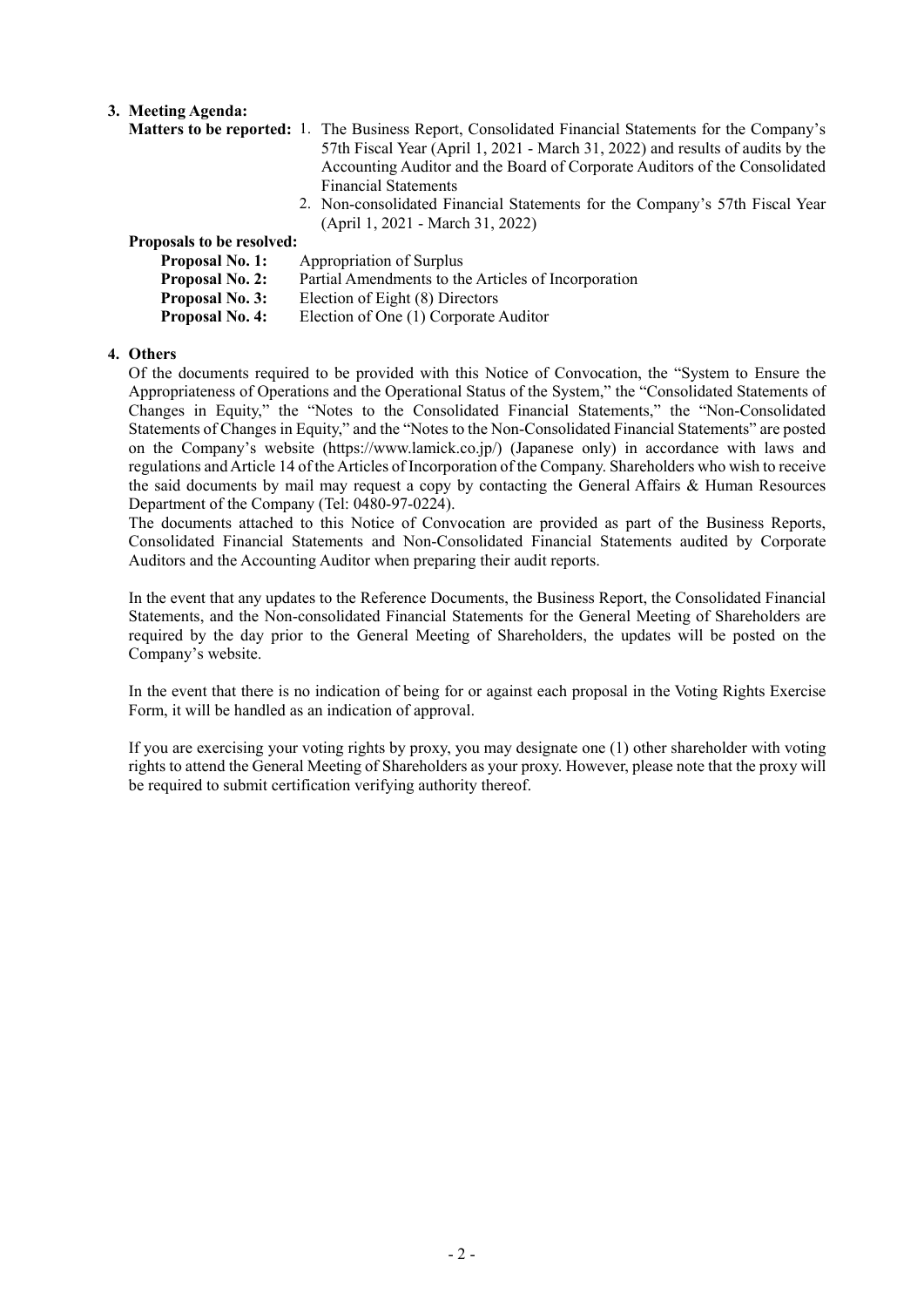# **Reference Documents for the General Meeting of Shareholders**

#### **Proposals and References**

**Proposal No. 1:** Appropriation of Surplus

The Company considers the return of profits to shareholders as an important management policy, and its basic policy is to provide stable and continuous dividends with consideration of business results and future business expansion, etc.

Matters concerning year-end dividends

Based on the above policy, the Company proposes the following year-end dividends for the 57th fiscal year, in consideration of business results for the fiscal year under review and future business expansion, etc.

(1) Type of dividend property

Cash

- (2) Matters concerning the allotment of dividend property to shareholders and the total amount 37 yen per share of common stock, for a total of 248,652,062 yen
	- (Note) Annual dividends, including the interim dividend, amount to 70 yen per share.
- (3) Effective date of distribution of surplus June 23, 2022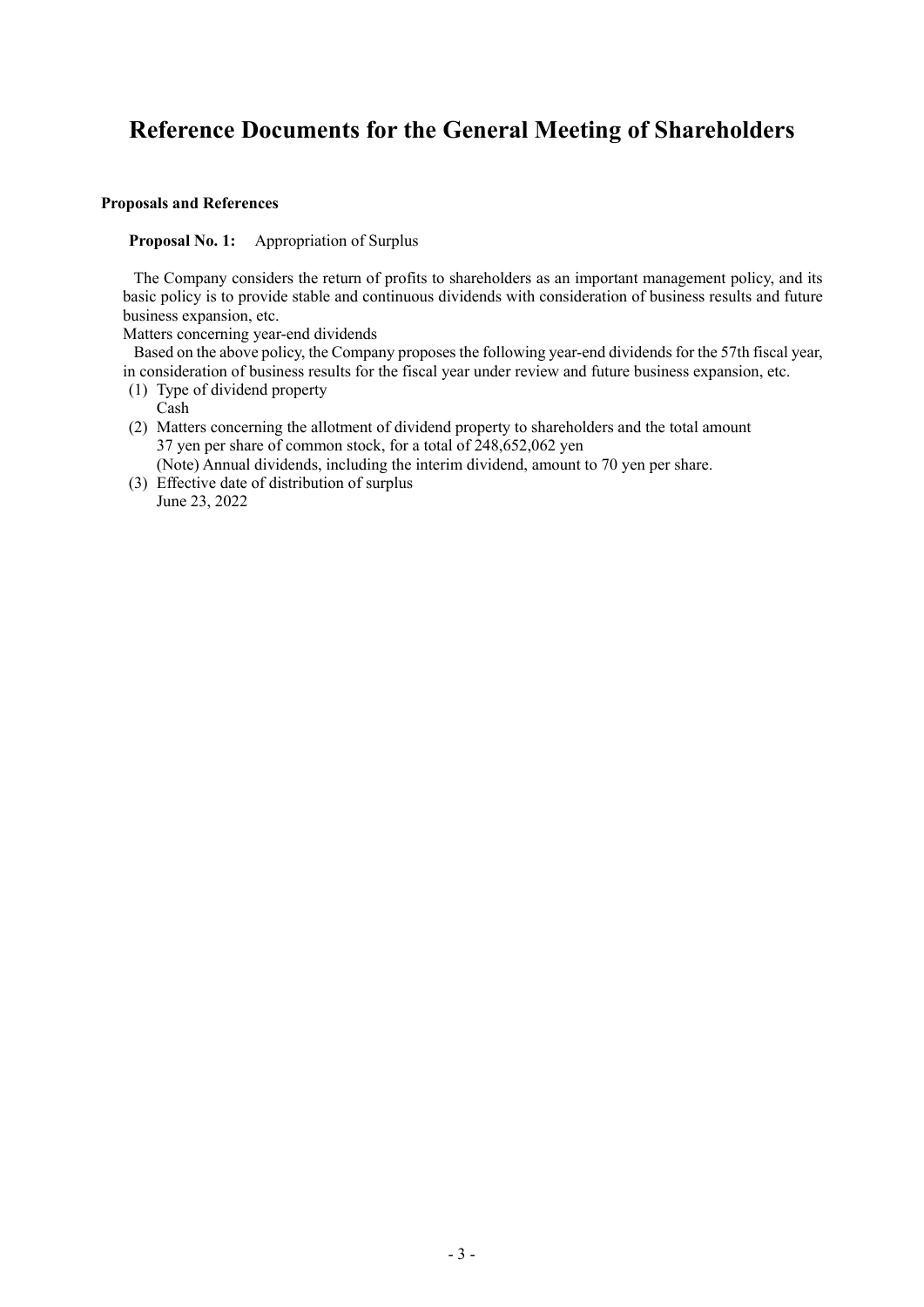#### **Proposal No. 2:** Partial Amendments to the Articles of Incorporation

#### 1. Reasons for amendments

The amended provisions stipulated in the proviso of Article 1 of the supplementary provisions of the "Act Partially Amending the Companies Act" (Act No. 70 of 2019) will be enforced on September 1, 2022. Accordingly, in order to prepare for the introduction of the system for electronic provision of materials for general meetings of shareholders, the Articles of Incorporation of the Company shall be amended as follows.

- (1) The proposed Article 14, Paragraph 1 provides that information contained in the reference materials for the general meeting of shareholders, etc. shall be provided electronically.
- (2) The purpose of the proposed Article 14, Paragraph 2 is to establish a provision to limit the scope of matters to be included in the paper copy to be sent to shareholders who have requested it.
- (3) The provisions related to the internet disclosure and deemed provision of the reference materials for the general meeting of shareholders, etc. (Article 14 of the current Articles of Incorporation) will become unnecessary and will therefore be deleted.
- (4) In line with the above establishment and deletion of the provisions, supplementary provisions related to the effective date, etc. shall be established.

#### 2. Details of amendments

The details of the amendments are as follows:

|                                                                                                                                                                                                                                                                                                                                                                                                                                                                                                 | (Amended parts are underlined.)                                                                                                                                                                                                                                                                                                                                                                                                                                                               |
|-------------------------------------------------------------------------------------------------------------------------------------------------------------------------------------------------------------------------------------------------------------------------------------------------------------------------------------------------------------------------------------------------------------------------------------------------------------------------------------------------|-----------------------------------------------------------------------------------------------------------------------------------------------------------------------------------------------------------------------------------------------------------------------------------------------------------------------------------------------------------------------------------------------------------------------------------------------------------------------------------------------|
| <b>Current Articles of Incorporation</b>                                                                                                                                                                                                                                                                                                                                                                                                                                                        | <b>Proposed Amendments</b>                                                                                                                                                                                                                                                                                                                                                                                                                                                                    |
| <newly established=""></newly>                                                                                                                                                                                                                                                                                                                                                                                                                                                                  | (Measures for Electronic Provision, Etc.)<br>Article 14 The Company shall, when<br>convening a general meeting of<br>shareholders, provide information<br>contained in the reference materials for the<br>general meeting of shareholders, etc.<br>electronically.<br>2. Among the matters to be provided<br>electronically, the Company may choose<br>not to include all or part of the matters<br>stipulated in the Ordinance of the Ministry<br>of Justice in the paper copy to be sent to |
|                                                                                                                                                                                                                                                                                                                                                                                                                                                                                                 | shareholders who have requested it by the                                                                                                                                                                                                                                                                                                                                                                                                                                                     |
|                                                                                                                                                                                                                                                                                                                                                                                                                                                                                                 | record date for voting rights.                                                                                                                                                                                                                                                                                                                                                                                                                                                                |
| (Internet Disclosure and Deemed Provision of<br><b>Reference Materials</b> )                                                                                                                                                                                                                                                                                                                                                                                                                    |                                                                                                                                                                                                                                                                                                                                                                                                                                                                                               |
| Article 14 The Company may, when convening<br>a general meeting of shareholders, deem<br>that it has provided information to<br>shareholders pertaining to matters to be<br>described or indicated in the reference<br>materials, business report, non-<br>consolidated financial statements, and<br>consolidated financial statements, by<br>disclosing such information through the<br>internet in accordance with the provisions<br>provided in the Ordinance of the Ministry<br>of Justice. | <deleted></deleted>                                                                                                                                                                                                                                                                                                                                                                                                                                                                           |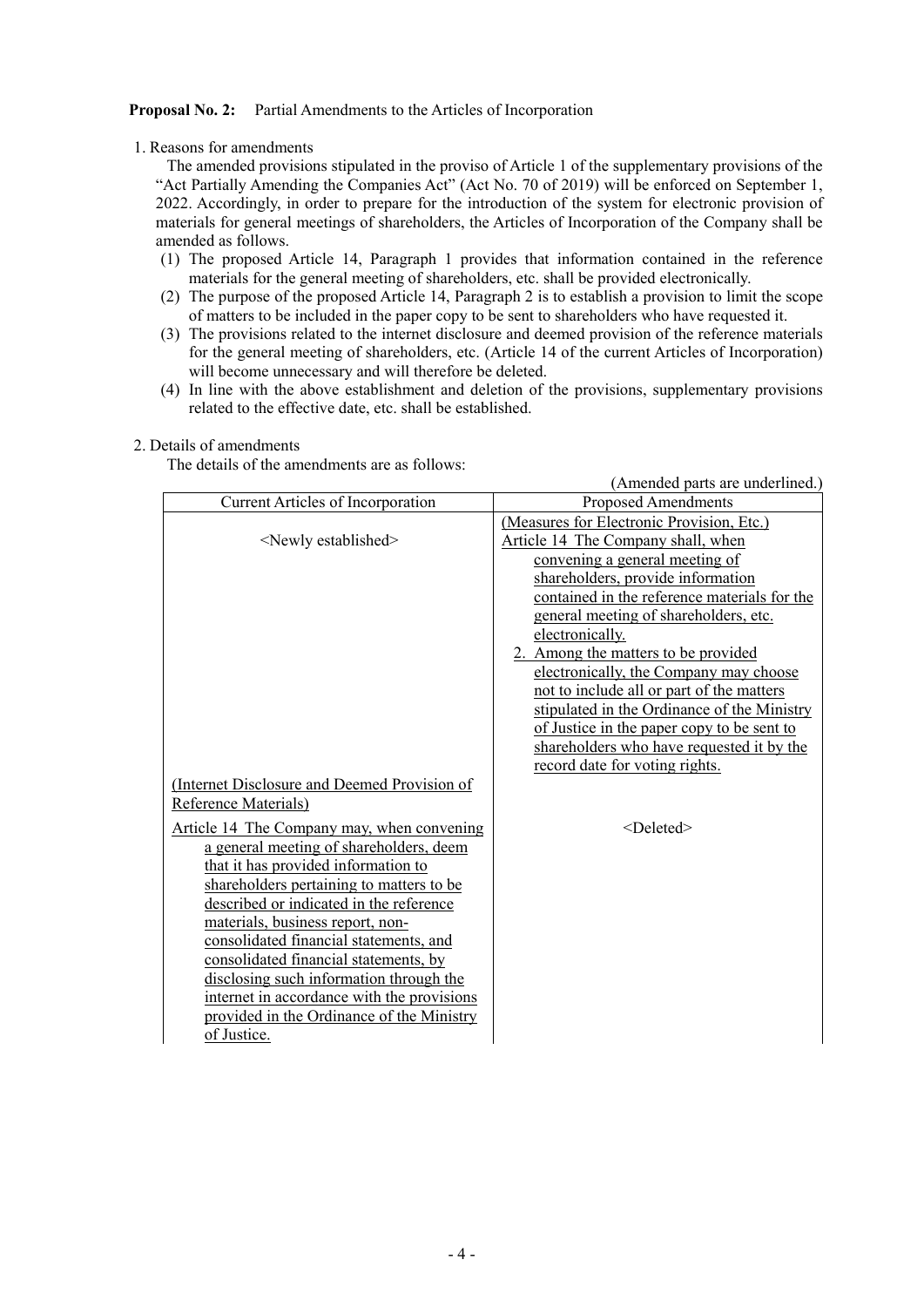| <b>Current Articles of Incorporation</b> | Proposed Amendments                                         |  |
|------------------------------------------|-------------------------------------------------------------|--|
|                                          | (Supplementary provisions)                                  |  |
| <newly established=""></newly>           | The deletion of Article 14 (Internet                        |  |
|                                          | Disclosure and Deemed Provision of                          |  |
|                                          | Reference Materials) of the Articles of                     |  |
|                                          | Incorporation before amendment and the                      |  |
|                                          | establishment of Article 14 (Measures for                   |  |
|                                          | Electronic Provision, Etc.) of the Articles                 |  |
|                                          | of Incorporation after amendment shall                      |  |
|                                          | come into effect on September 1, 2022.                      |  |
|                                          | Notwithstanding the provisions of the<br>2.                 |  |
|                                          | preceding paragraph, Article 14 (Internet                   |  |
|                                          | Disclosure and Deemed Provision of                          |  |
|                                          | Reference Materials) of the Articles of                     |  |
|                                          | Incorporation before amendment shall                        |  |
|                                          | remain in force with respect to a general                   |  |
|                                          | meeting of shareholders to be held by                       |  |
|                                          | February 28, 2023.                                          |  |
|                                          | These supplementary provisions shall be<br>$\overline{3}$ . |  |
|                                          | deleted on March 1, 2023 or the lapse of                    |  |
|                                          | three months from the date of the general                   |  |
|                                          | meeting of shareholders set forth in the                    |  |
|                                          | preceding paragraph, whichever is later.                    |  |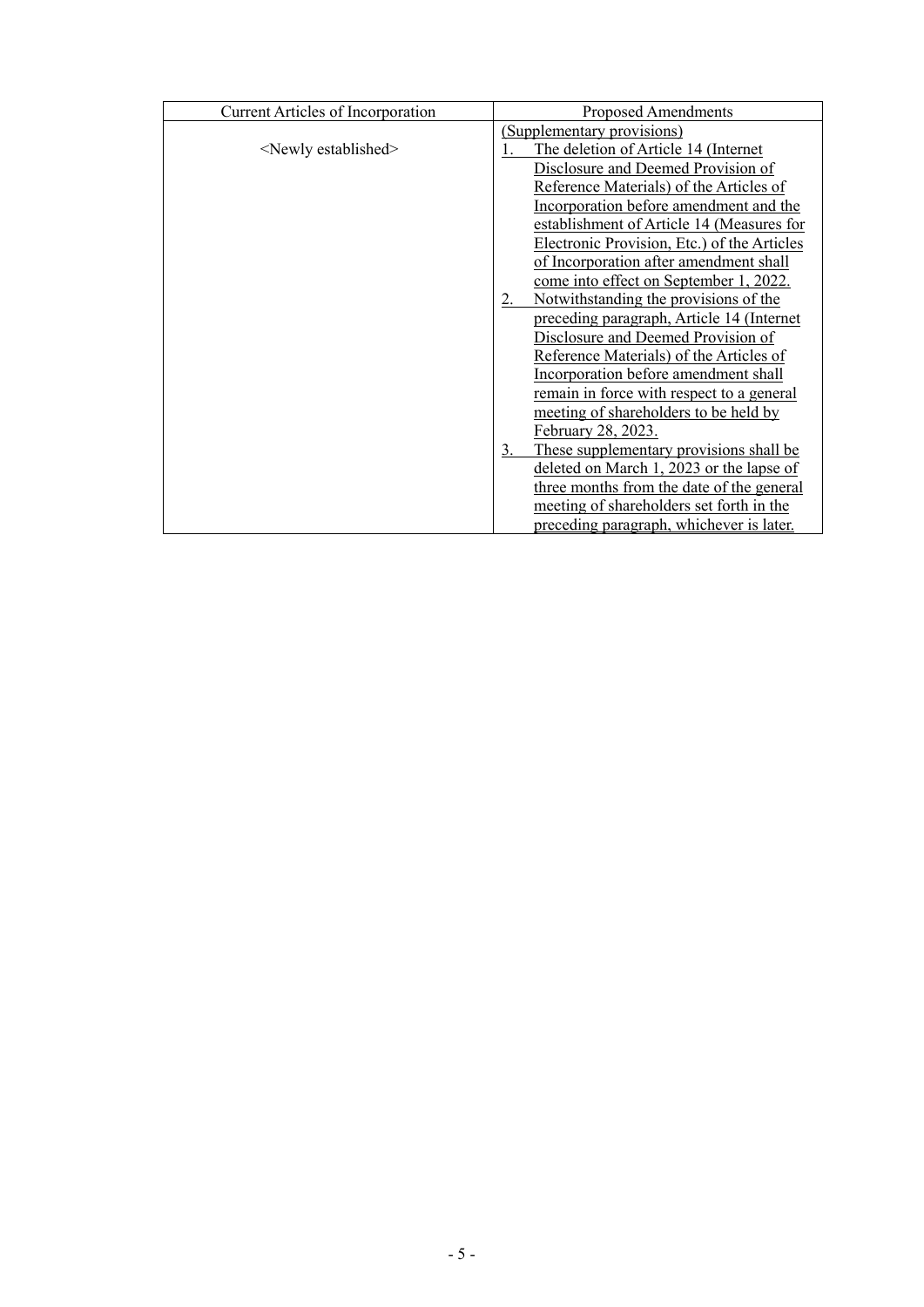## **Proposal No. 3:** Election of Eight (8) Directors

The terms of all Directors will expire at the conclusion of this year's Annual General Meeting of Shareholders. Accordingly, the Company proposes electing eight (8) Directors. The candidates for Director are as follows:

| No. |               | Name                                                                                     | Current position and responsibilities at<br>the Company                                                               | Term of<br>office as<br>Director |
|-----|---------------|------------------------------------------------------------------------------------------|-----------------------------------------------------------------------------------------------------------------------|----------------------------------|
| 1   | Reappointment | Yoshinari Kimura                                                                         | President                                                                                                             | 32 years                         |
| 2   | Reappointment | Tadashi Hasebe                                                                           | Representative Senior Managing<br>Director                                                                            | 11 years                         |
| 3   | Reappointment | Ichiro Tomita                                                                            | Managing Director                                                                                                     | 13 years                         |
| 4   | Reappointment | Hirofumi Hojo                                                                            | Director and Leader of Corporate Unit                                                                                 | 3 years                          |
| 5   | Reappointment | Kazuo Tsuchiya                                                                           | Director and Head of Packaging<br>Industry Research Center and General<br>Manager of Business Development<br>Division | l year                           |
| 6   | Reappointment | Susumu Miyashita<br>Candidate for Outside Director<br>Candidate for Independent Director | <b>Outside Director</b>                                                                                               | 8 years                          |
| 7   | Reappointment | Naoko Tomono<br>Candidate for Outside Director<br>Candidate for Independent Director     | <b>Outside Director</b>                                                                                               | 6 years                          |
| 8   | Reappointment | Michitaka Suzuki<br>Candidate for Outside Director<br>Candidate for Independent Director | <b>Outside Director</b>                                                                                               | 5 years                          |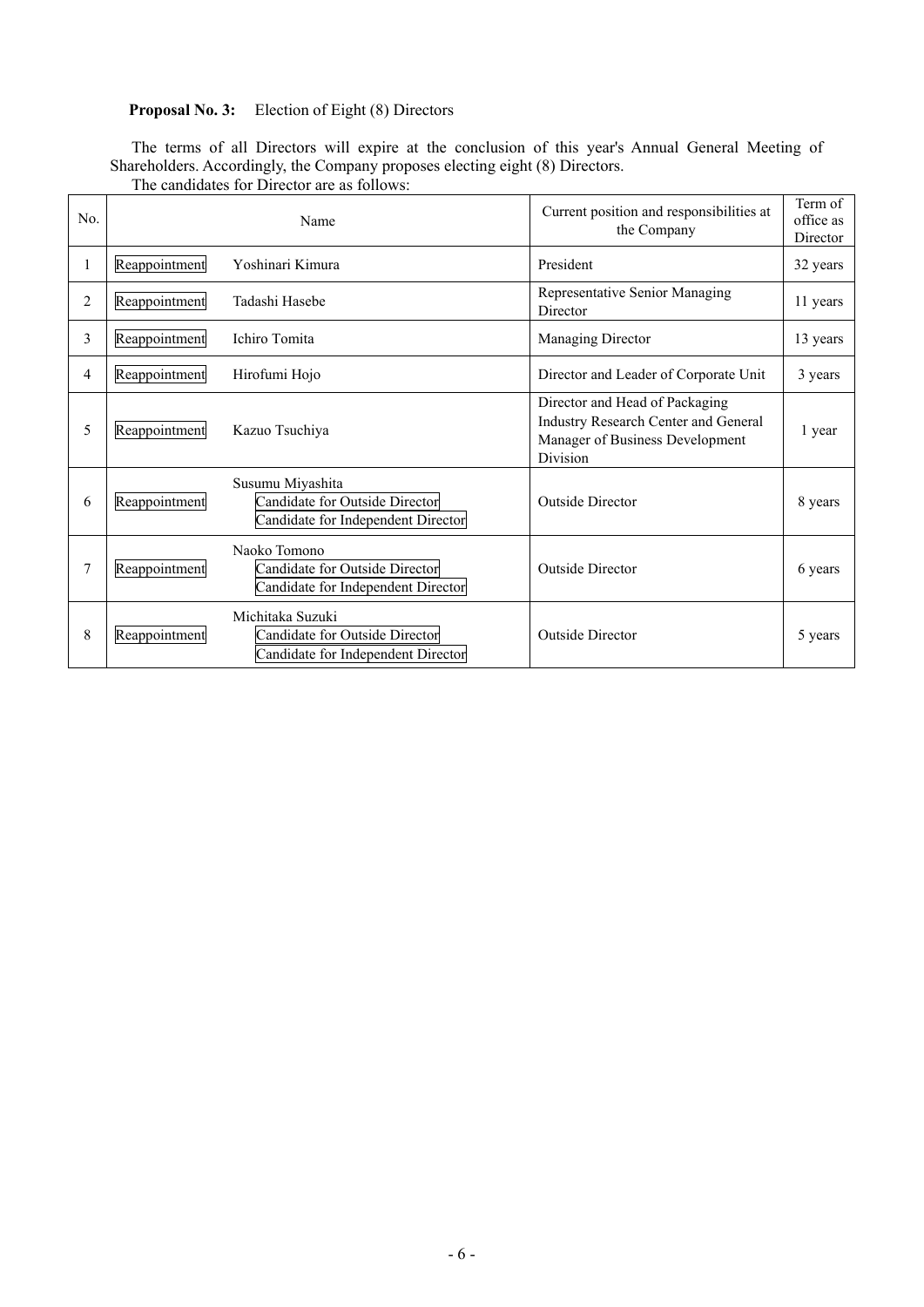| No. | Name<br>(Date of birth)                                                                                                                                                                          |                                                                                                                      | Past experience, positions, responsibilities and significant concurrent positions                                                                                                                                                                                                                                                                                                                                                                                                                                                                                                                                                                                                                                                      | Number of<br>shares of the<br>Company held |
|-----|--------------------------------------------------------------------------------------------------------------------------------------------------------------------------------------------------|----------------------------------------------------------------------------------------------------------------------|----------------------------------------------------------------------------------------------------------------------------------------------------------------------------------------------------------------------------------------------------------------------------------------------------------------------------------------------------------------------------------------------------------------------------------------------------------------------------------------------------------------------------------------------------------------------------------------------------------------------------------------------------------------------------------------------------------------------------------------|--------------------------------------------|
| 1   | Yoshinari Kimura<br>(September 22, 1953)<br>[Reason for nomination as a candidate for Director]                                                                                                  | April 1982<br><b>July 1990</b><br><b>July 1993</b><br>July 1995<br>June 2000<br>June 2002<br>March 2005<br>June 2007 | Joined the Company<br>Director and General Manager, Reproduction Division<br>Managing Director and Plant Manager<br>Senior Managing Director and Head, Packaging Film<br>Headquarters<br>Senior Managing Director and Head, Production Headquarters<br>Senior Managing Director and Head, Administration<br>Headquarters<br>President, Taipack Co., Ltd. (to the present)<br>President, the Company (to the present)<br>Mr. Yoshinari Kimura has a long tenure as Director of the Company, and has contributed to the<br>development of the Company with his appropriate business execution. Furthermore, as President of the<br>Company since 2007, he has been promoting globalization and controlling the Group as a whole with his | 177,800 shares                             |
|     | strong leadership.<br>The Company believes that these experiences will contribute to the management of the Company, and<br>thus proposes his re-election as Director.                            |                                                                                                                      |                                                                                                                                                                                                                                                                                                                                                                                                                                                                                                                                                                                                                                                                                                                                        |                                            |
|     |                                                                                                                                                                                                  | April 1984                                                                                                           | Joined the Company                                                                                                                                                                                                                                                                                                                                                                                                                                                                                                                                                                                                                                                                                                                     |                                            |
|     | Tadashi Hasebe<br>(May 10, 1965)                                                                                                                                                                 | April 2006                                                                                                           | Sector Manager (Acting General Manager), Process Sector,<br><b>Production Headquarters</b>                                                                                                                                                                                                                                                                                                                                                                                                                                                                                                                                                                                                                                             |                                            |
|     |                                                                                                                                                                                                  | <b>July 2007</b>                                                                                                     | Acting General Manager, Manufacturing Control Division,<br>Production Headquarters                                                                                                                                                                                                                                                                                                                                                                                                                                                                                                                                                                                                                                                     |                                            |
| 2   |                                                                                                                                                                                                  | June 2009                                                                                                            | Corporate Officer and General Manager, Finance Division,<br>Administration Headquarters and General Manager, IT and<br>Systems Division, Administration Headquarters                                                                                                                                                                                                                                                                                                                                                                                                                                                                                                                                                                   |                                            |
|     |                                                                                                                                                                                                  | June 2009<br>June 2010                                                                                               | President, Green Packs Co., Ltd.<br>Corporate Officer and Deputy Head, Administration<br>Headquarters, the Company                                                                                                                                                                                                                                                                                                                                                                                                                                                                                                                                                                                                                     | 8,800 shares                               |
|     |                                                                                                                                                                                                  | June 2011<br>April 2020                                                                                              | Director and Head, Administration Headquarters<br>Representative Senior Managing Director (to the present)                                                                                                                                                                                                                                                                                                                                                                                                                                                                                                                                                                                                                             |                                            |
|     | [Reason for nomination as a candidate for Director]                                                                                                                                              |                                                                                                                      |                                                                                                                                                                                                                                                                                                                                                                                                                                                                                                                                                                                                                                                                                                                                        |                                            |
|     | Mr. Tadashi Hasebe has been involved in overall businesses including sales, production and<br>administration sectors since joining the Company. He is currently in charge broadly of the overall |                                                                                                                      |                                                                                                                                                                                                                                                                                                                                                                                                                                                                                                                                                                                                                                                                                                                                        |                                            |
|     | management of the Group as Representative Senior Managing Director.                                                                                                                              |                                                                                                                      |                                                                                                                                                                                                                                                                                                                                                                                                                                                                                                                                                                                                                                                                                                                                        |                                            |
|     | The Company believes that these experiences will contribute to the management of the Company, and                                                                                                |                                                                                                                      |                                                                                                                                                                                                                                                                                                                                                                                                                                                                                                                                                                                                                                                                                                                                        |                                            |
|     | thus proposes his re-election as Director.                                                                                                                                                       |                                                                                                                      |                                                                                                                                                                                                                                                                                                                                                                                                                                                                                                                                                                                                                                                                                                                                        |                                            |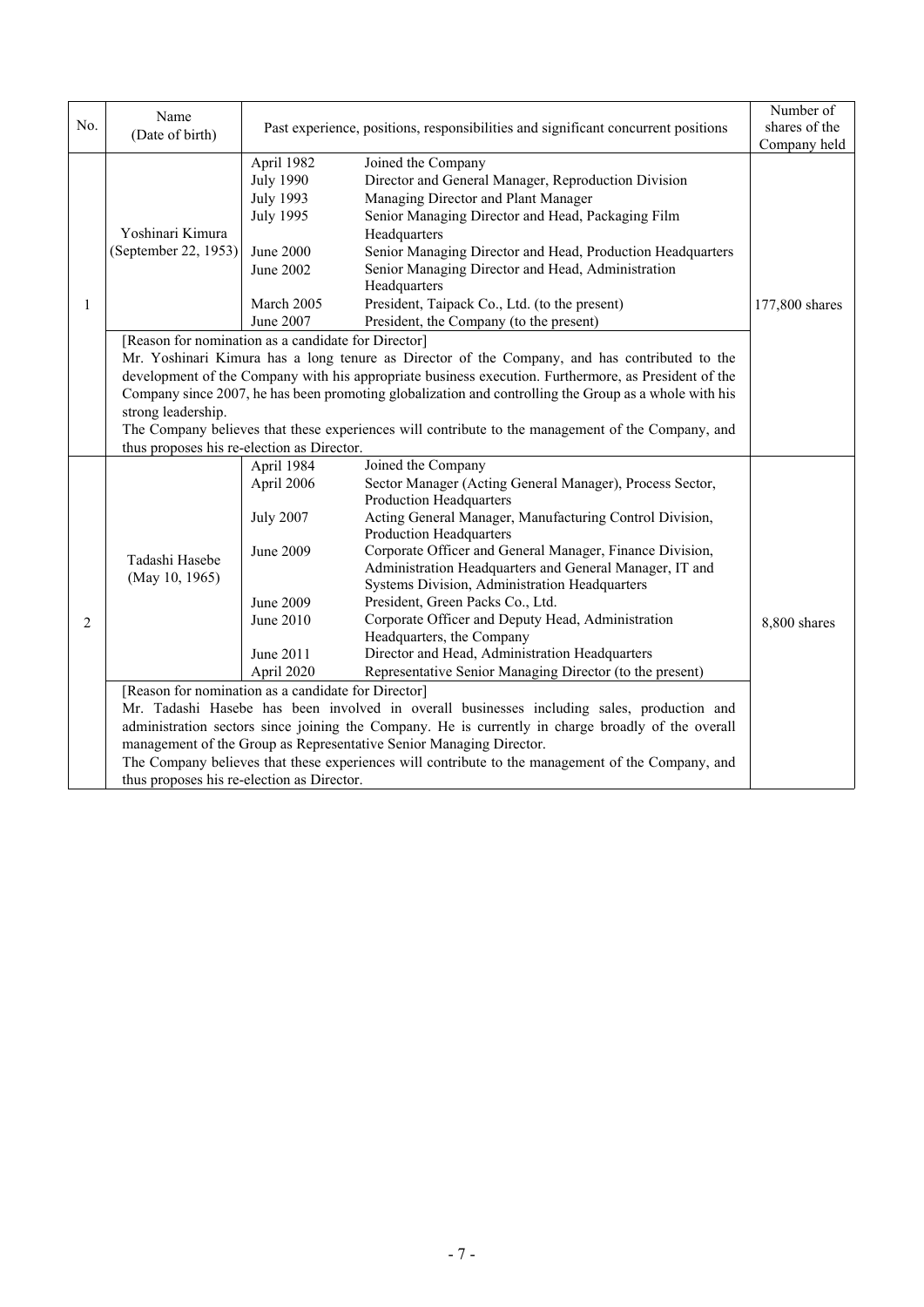|     | Name                                                                                                      |               |                                                                                                      | Number of     |
|-----|-----------------------------------------------------------------------------------------------------------|---------------|------------------------------------------------------------------------------------------------------|---------------|
| No. | (Date of birth)                                                                                           |               | Past experience, positions, responsibilities and significant concurrent positions                    | shares of the |
|     |                                                                                                           |               |                                                                                                      | Company held  |
|     |                                                                                                           | April 1988    | Joined the Company                                                                                   |               |
|     |                                                                                                           | April 2002    | Plant Manager, Production Headquarters                                                               |               |
|     |                                                                                                           | April 2007    | Acting General Manager, Finance Division, Administration                                             |               |
|     |                                                                                                           |               | Headquarters                                                                                         |               |
|     |                                                                                                           | April 2008    | General Manager, Finance Division, Administration                                                    |               |
|     | Ichiro Tomita                                                                                             |               | Headquarters                                                                                         |               |
|     | (June 21, 1969)                                                                                           | June 2009     | Director and Head, Production Headquarters                                                           |               |
|     |                                                                                                           | April 2017    | Director and Head, DANGAN - Solution Business Unit and                                               |               |
| 3   |                                                                                                           |               | Head, Production Headquarters                                                                        | 5,600 shares  |
|     |                                                                                                           | April 2018    | Director and Head, DANGAN - Solution Business Unit                                                   |               |
|     |                                                                                                           | April 2020    | Managing Director (to the present)                                                                   |               |
|     |                                                                                                           | April 2020    | Director, Taisei Lamick USA, Inc. (to the present)                                                   |               |
|     | [Reason for nomination as a candidate for Director]                                                       |               |                                                                                                      |               |
|     |                                                                                                           |               | Mr. Ichiro Tomita has been involved mainly in manufacturing sector in relation to packaging film and |               |
|     |                                                                                                           |               | filling machinery since joining the Company. Currently, he is leveraging his track record and expert |               |
|     |                                                                                                           |               | knowledge in managing domestic sales sector and production sector.                                   |               |
|     |                                                                                                           |               | The Company believes that these experiences will contribute to the management of the Company, and    |               |
|     | thus proposes his re-election as Director.                                                                |               |                                                                                                      |               |
|     |                                                                                                           | April 1986    | Joined The Mitsubishi Bank, Ltd. (currently MUFG Bank, Ltd.)                                         |               |
|     | Hirofumi Hojo<br>(January 22, 1964)                                                                       | December 2008 | Deputy General Manager, Dusseldorf Branch, MUFG Bank,                                                |               |
|     |                                                                                                           |               | Ltd.                                                                                                 |               |
|     |                                                                                                           | May 2012      | General Manager, Foreign Exchange Business Department,<br>MUFG Bank, Ltd.                            |               |
|     |                                                                                                           | May 2014      | General Manager, Seoul Branch, MUFG Bank, Ltd.                                                       |               |
|     |                                                                                                           | January 2017  | Temporarily transferred to the Company (transferred to the                                           |               |
|     |                                                                                                           |               | Company in January 2018)                                                                             |               |
|     |                                                                                                           | January 2018  | General Manager, Finance Division, Administration                                                    |               |
|     |                                                                                                           |               | Headquarters                                                                                         |               |
|     |                                                                                                           | April 2018    | Corporate Officer and Head of Corporate Planning Office                                              |               |
| 4   |                                                                                                           | June 2019     | Director and Head of Corporate Planning Office                                                       | 101 shares    |
|     |                                                                                                           | April 2020    | Director and Leader of Corporate Unit and Head of Corporate                                          |               |
|     |                                                                                                           |               | <b>Planning Headquarters</b>                                                                         |               |
|     |                                                                                                           | April 2022    | Director and Leader of Corporate Unit (to the present)                                               |               |
|     | [Reason for nomination as a candidate for Director]                                                       |               |                                                                                                      |               |
|     | Mr. Hirofumi Hojo has a long tenure at a financial institution, and has considerable knowledge in finance |               |                                                                                                      |               |
|     | and accounting as well as extensive experience of working overseas. In addition, at the Company, he has   |               |                                                                                                      |               |
|     | been in charge of corporate division as a whole, including accounting, finance and human resources as     |               |                                                                                                      |               |
|     | well as strengthening governance system.                                                                  |               |                                                                                                      |               |
|     |                                                                                                           |               | The Company believes that these experiences will contribute to the management of the Company, and    |               |
|     | thus proposes his re-election as Director.                                                                |               |                                                                                                      |               |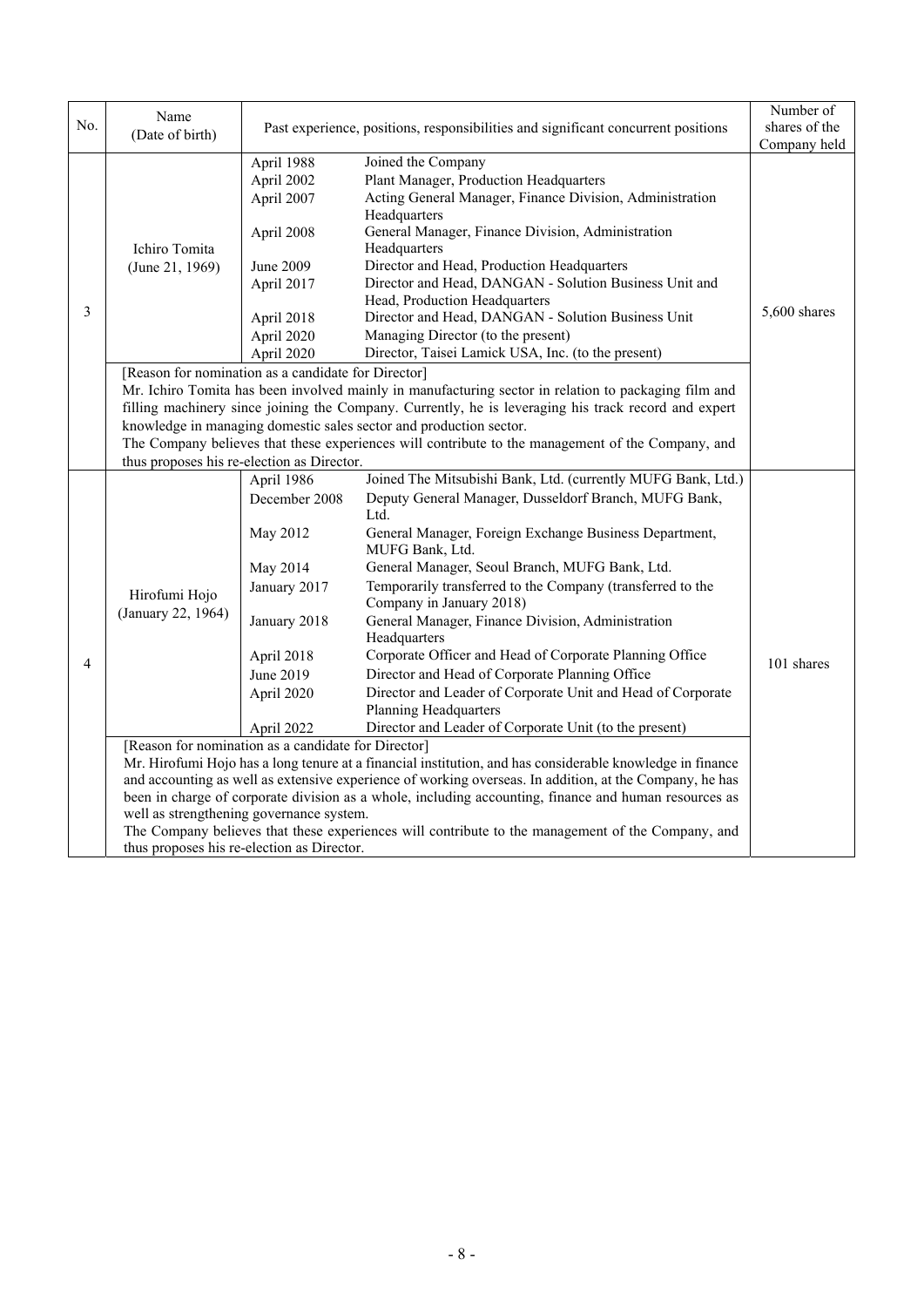|     | Name                                                                                                   |                                                                                                   |                                                                                                                                                                                                                                                                                                                                                                                                                                                                                                             | Number of     |  |
|-----|--------------------------------------------------------------------------------------------------------|---------------------------------------------------------------------------------------------------|-------------------------------------------------------------------------------------------------------------------------------------------------------------------------------------------------------------------------------------------------------------------------------------------------------------------------------------------------------------------------------------------------------------------------------------------------------------------------------------------------------------|---------------|--|
| No. | (Date of birth)                                                                                        |                                                                                                   | Past experience, positions, responsibilities and significant concurrent positions                                                                                                                                                                                                                                                                                                                                                                                                                           | shares of the |  |
|     |                                                                                                        |                                                                                                   |                                                                                                                                                                                                                                                                                                                                                                                                                                                                                                             | Company held  |  |
|     | Kazuo Tsuchiya<br>(December 3, 1972)                                                                   | September 1998<br>April 2009                                                                      | Joined the Company<br>Head, Fukuoka Sales Office, Supervisory of West Japan, Wide-<br>Area Sales Division                                                                                                                                                                                                                                                                                                                                                                                                   |               |  |
|     |                                                                                                        | June 2013<br>April 2015                                                                           | Head, Fukuoka Branch and Osaka Branch, Sales Headquarters<br>Deputy Head, Sales Headquarters and Head, Overseas Sales<br>Division                                                                                                                                                                                                                                                                                                                                                                           |               |  |
|     |                                                                                                        | April 2018<br>April 2019                                                                          | General Manager, Corporate Planning Office<br>Corporate Officer and General Manager, Corporate Planning                                                                                                                                                                                                                                                                                                                                                                                                     |               |  |
|     |                                                                                                        | April 2020                                                                                        | Corporate Officer and Head, Packaging Industry Research<br>Center                                                                                                                                                                                                                                                                                                                                                                                                                                           |               |  |
| 5   |                                                                                                        | June 2021<br>April 2022                                                                           | Director and Head, Packaging Industry Research Center<br>Director and Head, Packaging Industry Research Center and<br>General Manager, Business Development Division (to the                                                                                                                                                                                                                                                                                                                                | 908 shares    |  |
|     | [Reason for nomination as a candidate for Director]                                                    |                                                                                                   |                                                                                                                                                                                                                                                                                                                                                                                                                                                                                                             |               |  |
|     |                                                                                                        |                                                                                                   |                                                                                                                                                                                                                                                                                                                                                                                                                                                                                                             |               |  |
|     | machinery and has committed to the expansion of domestic and overseas sales channels, since joining    |                                                                                                   |                                                                                                                                                                                                                                                                                                                                                                                                                                                                                                             |               |  |
|     | the Company. Currently, he is leveraging his track record and expert knowledge in managing filling     |                                                                                                   |                                                                                                                                                                                                                                                                                                                                                                                                                                                                                                             |               |  |
|     | machinery and development division, as well as promoting initiatives to contribute to solving social   |                                                                                                   |                                                                                                                                                                                                                                                                                                                                                                                                                                                                                                             |               |  |
|     |                                                                                                        |                                                                                                   |                                                                                                                                                                                                                                                                                                                                                                                                                                                                                                             |               |  |
|     |                                                                                                        | The Company believes that these experiences will contribute to the management of the Company, and |                                                                                                                                                                                                                                                                                                                                                                                                                                                                                                             |               |  |
|     |                                                                                                        |                                                                                                   |                                                                                                                                                                                                                                                                                                                                                                                                                                                                                                             |               |  |
|     |                                                                                                        |                                                                                                   |                                                                                                                                                                                                                                                                                                                                                                                                                                                                                                             |               |  |
|     |                                                                                                        |                                                                                                   |                                                                                                                                                                                                                                                                                                                                                                                                                                                                                                             |               |  |
| 6   | Susumu Miyashita<br>(March 4, 1948)                                                                    |                                                                                                   | S.A.S. (currently TOYO INK EUROPE SPECIALTY                                                                                                                                                                                                                                                                                                                                                                                                                                                                 |               |  |
|     |                                                                                                        | January 2005                                                                                      | Representative Director and President, HANIL TOYO CO.,<br>LTD.                                                                                                                                                                                                                                                                                                                                                                                                                                              |               |  |
|     |                                                                                                        | March 2007                                                                                        | Representative Director, President, Toyo-Morton, Ltd.                                                                                                                                                                                                                                                                                                                                                                                                                                                       | shares        |  |
|     |                                                                                                        | June 2014                                                                                         | Director, the Company (to the present)                                                                                                                                                                                                                                                                                                                                                                                                                                                                      |               |  |
|     | [Reason for nomination as a candidate for Outside Director and expected roles]                         |                                                                                                   |                                                                                                                                                                                                                                                                                                                                                                                                                                                                                                             |               |  |
|     | Mr. Susumu Miyashita has many years of experiences as President at several companies and has a wealth  |                                                                                                   |                                                                                                                                                                                                                                                                                                                                                                                                                                                                                                             |               |  |
|     | of experience and a wide range of insight as a corporate manager. The Company expects him to supervise |                                                                                                   |                                                                                                                                                                                                                                                                                                                                                                                                                                                                                                             |               |  |
|     | management of the Company, as well as to contribute to strengthening corporate governance through      |                                                                                                   |                                                                                                                                                                                                                                                                                                                                                                                                                                                                                                             |               |  |
|     |                                                                                                        |                                                                                                   |                                                                                                                                                                                                                                                                                                                                                                                                                                                                                                             |               |  |
|     | thus proposes his re-election as Director.<br>Director.                                                | April 1972<br>January 2000                                                                        | Office<br>present)<br>Mr. Kazuo Tsuchiya has been involved mainly in sales sector in relation to packaging film and filling<br>issues and achieve sustainable growth together with society through liquid packaging business.<br>Joined Toyo Ink Manufacturing Co., Ltd. (currently Toyo Ink<br>SC Holdings Co., Ltd.)<br>Representative Director and President, TOYO INK EUROPE<br>CHEMICALS S.A.S.)<br>providing suggestions on overall management. Thus, the Company proposes his re-election as Outside |               |  |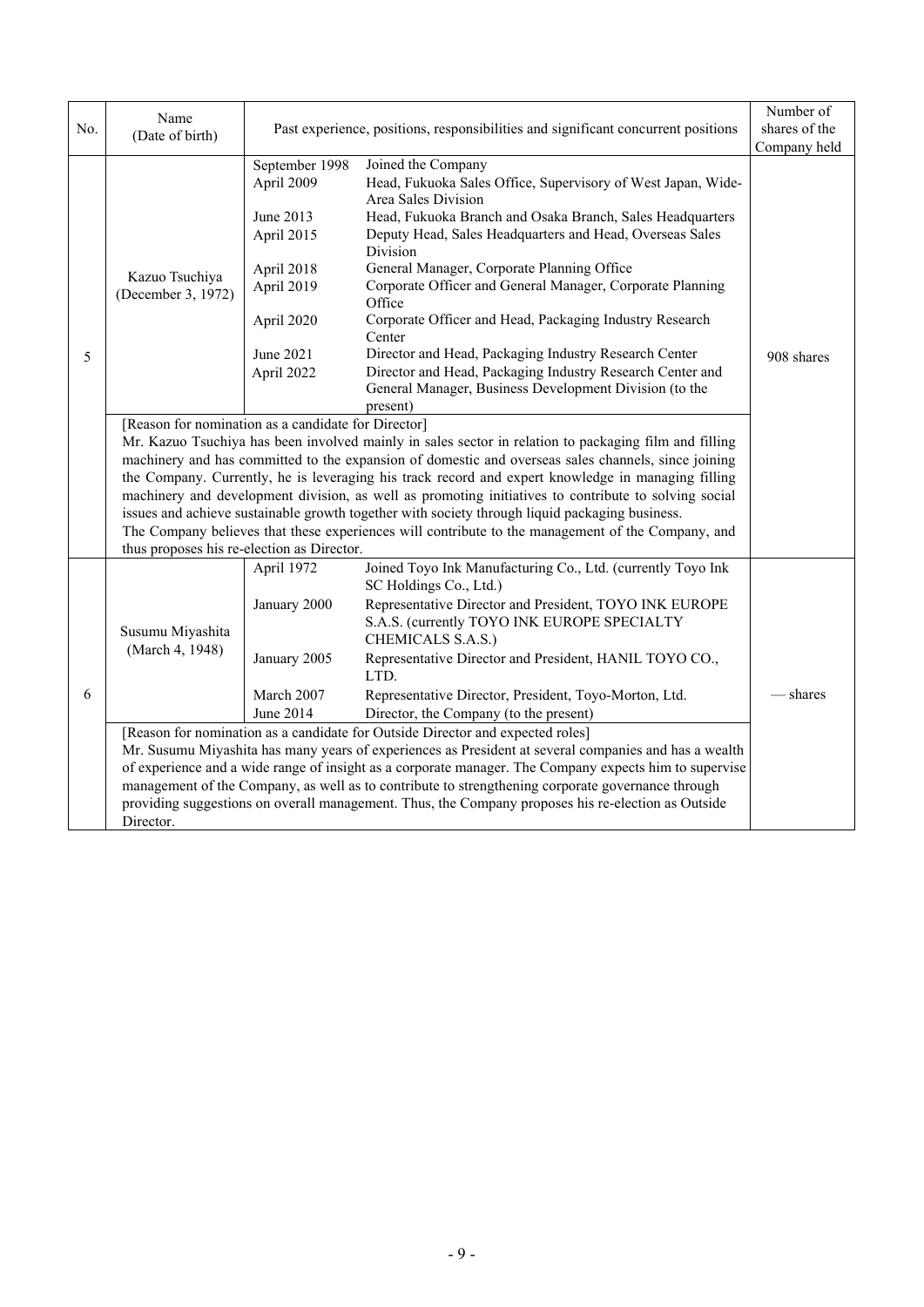|     | Name                                                                                                    |                                                                                   |                                                                                                         | Number of     |  |
|-----|---------------------------------------------------------------------------------------------------------|-----------------------------------------------------------------------------------|---------------------------------------------------------------------------------------------------------|---------------|--|
| No. | (Date of birth)                                                                                         | Past experience, positions, responsibilities and significant concurrent positions |                                                                                                         | shares of the |  |
|     |                                                                                                         |                                                                                   |                                                                                                         | Company held  |  |
|     |                                                                                                         | April 1988                                                                        | Joined THE SEIBU DEPARTMENT STORES, INC. (currently                                                     |               |  |
|     | Naoko Tomono<br>(August 25, 1964)                                                                       |                                                                                   | Sogo & Seibu Co., Ltd.)                                                                                 |               |  |
|     |                                                                                                         | December 2008                                                                     | Registered as attorney-at-law (Daini Tokyo Bar Association)                                             |               |  |
|     |                                                                                                         | January 2009                                                                      | Joined Takagi Yoshiko Law Office (currently T&T Partners                                                |               |  |
|     |                                                                                                         |                                                                                   | Law Office) (to the present)                                                                            |               |  |
|     |                                                                                                         | June 2016                                                                         | Director, the Company (to the present)                                                                  |               |  |
| 7   |                                                                                                         | June 2017                                                                         | Outside Director, F-TECH INC. (to the present)                                                          | — shares      |  |
|     |                                                                                                         |                                                                                   | [Reason for nomination as a candidate for Outside Director and expected roles]                          |               |  |
|     |                                                                                                         |                                                                                   | Ms. Naoko Tomono is an attorney-at-law, and based on her insight on laws, the Company expects her to    |               |  |
|     |                                                                                                         |                                                                                   | provide useful opinions from a professional standpoint. Although she does not have firsthand experience |               |  |
|     | of corporate management, she has been serving as Outside Director of the Company for many years and     |                                                                                   |                                                                                                         |               |  |
|     | has provided professional legal opinions. The Company believes that she will continuously and           |                                                                                   |                                                                                                         |               |  |
|     | appropriately perform her duties as Outside Director, and thus proposes her re-election.                |                                                                                   |                                                                                                         |               |  |
|     |                                                                                                         | April 1976                                                                        | Joined The Bank of Tokyo, Ltd. (currently MUFG Bank, Ltd.)                                              |               |  |
|     |                                                                                                         | October 1997                                                                      | Deputy General Manager, Shinjuku-Shintoshin Branch, The                                                 |               |  |
|     |                                                                                                         |                                                                                   | Bank of Tokyo-Mitsubishi, Ltd. (currently MUFG Bank, Ltd.)                                              |               |  |
|     |                                                                                                         | November 2002                                                                     | General Manager, Mumbai Branch, The Bank of Tokyo-                                                      |               |  |
|     |                                                                                                         |                                                                                   | Mitsubishi, Ltd.                                                                                        |               |  |
|     | Michitaka Suzuki<br>(October 13, 1950)                                                                  | October 2004                                                                      | Transferred to SHIROKI Corporation                                                                      |               |  |
|     |                                                                                                         | February 2005                                                                     | Vice-president, SHIROKI North America, Inc.                                                             |               |  |
|     |                                                                                                         | June 2007                                                                         | President and CEO, SHIROKI North America, Inc.                                                          |               |  |
| 8   |                                                                                                         | October 2012                                                                      | Special Adviser, SHIROKI Corporation                                                                    | 100 shares    |  |
|     |                                                                                                         | June 2015                                                                         | Corporate Auditor, the Company                                                                          |               |  |
|     |                                                                                                         | June 2017                                                                         | Director, the Company (to the present)                                                                  |               |  |
|     | [Reason for nomination as a candidate for Outside Director and expected roles]                          |                                                                                   |                                                                                                         |               |  |
|     | Mr. Michitaka Suzuki has a long tenure at a financial institution, and has considerable knowledge in    |                                                                                   |                                                                                                         |               |  |
|     | finance and accounting, as well as a wealth of experience and achievements concerning corporate         |                                                                                   |                                                                                                         |               |  |
|     | management. The Company expects him to supervise management of the Company, as well as to               |                                                                                   |                                                                                                         |               |  |
|     | contribute to the further enhancement of business performance through providing suggestions on finance. |                                                                                   |                                                                                                         |               |  |
|     |                                                                                                         |                                                                                   | Thus, the Company proposes his re-election as Outside Director.                                         |               |  |

(Notes)

1. There are no special interests between the candidates for Director and the Company.

- 2. Mr. Susumu Miyashita, Ms. Naoko Tomono and Mr. Michitaka Suzuki are candidates for Outside Director. Furthermore, the Company has designated Mr. Susumu Miyashita, Ms. Naoko Tomono and Mr. Michitaka Suzuki as Independent Director as stipulated by the Tokyo Stock Exchange, and has submitted them as such to the aforementioned Exchange.
- 3. The term of office of Mr. Susumu Miyashita as Outside Director of the Company will be eight (8) years at the conclusion of this General Meeting of Shareholders. The term of office of Ms. Naoko Tomono as Outside Director of the Company will be six (6) years at the conclusion of this General Meeting of Shareholders. The term of office of Mr. Michitaka Suzuki as Outside Director of the Company will be five (5) years at the conclusion of this General Meeting of Shareholders. He served as Corporate Auditor of the Company for two (2) years in the past.
- 4. Pursuant to Article 427, Paragraph 1 of the Companies Act, the Company has entered into liability limitation agreements with Mr. Susumu Miyashita, Ms. Naoko Tomono and Mr. Michitaka Suzuki to limit their liabilities in Article 423, Paragraph 1 of the same Act, and the limit of liability under the agreements is limited to the minimum amount stipulated by Article 425, Paragraph 1 of the same Act, assuming that they performed their duties in good faith and without gross negligence. If they are re-elected, the Company plans to continue these agreements with them.
- 5. The Company has entered into a directors and officers liability insurance contract with an insurance company, with the eight (8) candidates for Director included in the insured. The insurance policy covers damages, litigation expenses, etc. to be borne by the insured in the event of claims for damages arising from acts (including nonfeasance) committed by the insured in their capacity as directors and officers of the Company. The insurance premiums are fully borne by the Company. The Company plans to renew the insurance contract during the term of office of Directors, with the similar details.